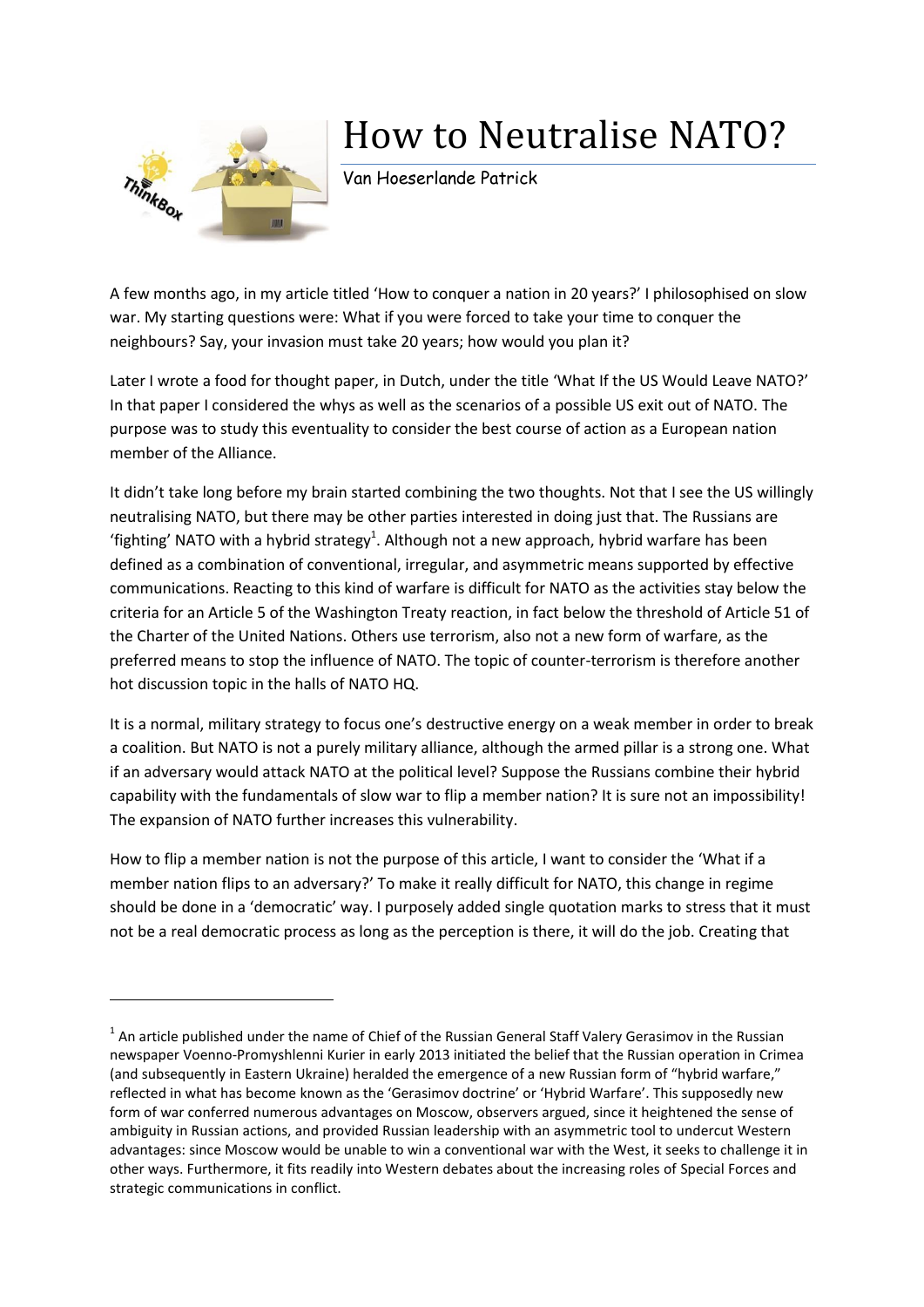perception is just another challenge for the strategic communication element of a hybrid warfare opponent.

So, one morning the NATO members wake up to discover that one of them has a strange<sup>2</sup> affiliation. From that day on, that nation could block all initiatives against and support all decisions deviating efforts from its sponsor nation. This would be possible because of the coherent use of the (negative) consensus principle in the Alliance. How could they react?

Article 13 of the Treaty foresees the possibility for a member to quite the Alliance: "any Party may cease to be a Party one year after its notice of denunciation has been given", but that article does not make it possible for members to jointly expel a nation. So as long as a nation wants to stay member nothing can be done.

Of course, the others could work in a 'minus 1 format' but under the consensus rule, NATO as a whole would not be able to reach a decision. While some collective actions would be possible, the Alliance would soon turn into a hollow exercise.

The other option is for the other nations to quit NATO, but that would mean handing over the organization to the 'sponsor nation'. Quite an uncomfortable thought.

Is there a way out? Let's revisit the consensus rule.

The 'consensus rule' has been the cornerstone of NATO's decision-making process since the signing of the Washington Treaty in 1949<sup>3</sup>. However, the idea that all decisions reached within the Alliance must be agreed upon by all member nations is not directly mentioned in the Washington Treaty, or anywhere else in official NATO documents, but it has been the sole basis for decision-making in NATO since its creation.

Consensus is not just required for the most important decisions within the North Atlantic Council (NAC), but also throughout the structure of the organization, including (almost) every committee and working group. While sticking steadfastly to the consensus rule gives the Alliance a credibility on the world stage not seen by any other alliance in history, many experts and critics argue that this decision-making process should be reconsidered and adjusted. They argue that as the Alliance continues to grow and expand its geographical focus outside traditional European borders, the use of the consensus rule must be scrapped to keep the Alliance agile and adaptable.

The question here is not about agility or adaptability, albeit very important issues, it is about survival. The paragraphs above indicate that it is possible to circumvent the consensus rule because it is not an integral part of the Treaty. However a call for caution is in place here, a sudden deviation from normal practice could strongly undermine the credibility and an Alliance is as strong as it is credible. Also NATO has no experience with other rules for decision-making. Using these for the first time in a crisis situation could be very difficult and very risky. The learning curve would also give the sponsor nation extra time to execute its plans, whatever these may be.

**.** 

 $^{2}$  I use 'strange' to keep my arguments general and not limited to one possibility.

<sup>&</sup>lt;sup>3</sup> LtCol Lauren G. Traugutt, 'Is Consensus Still Necessary in NATO?', NDC Report, June 2016.